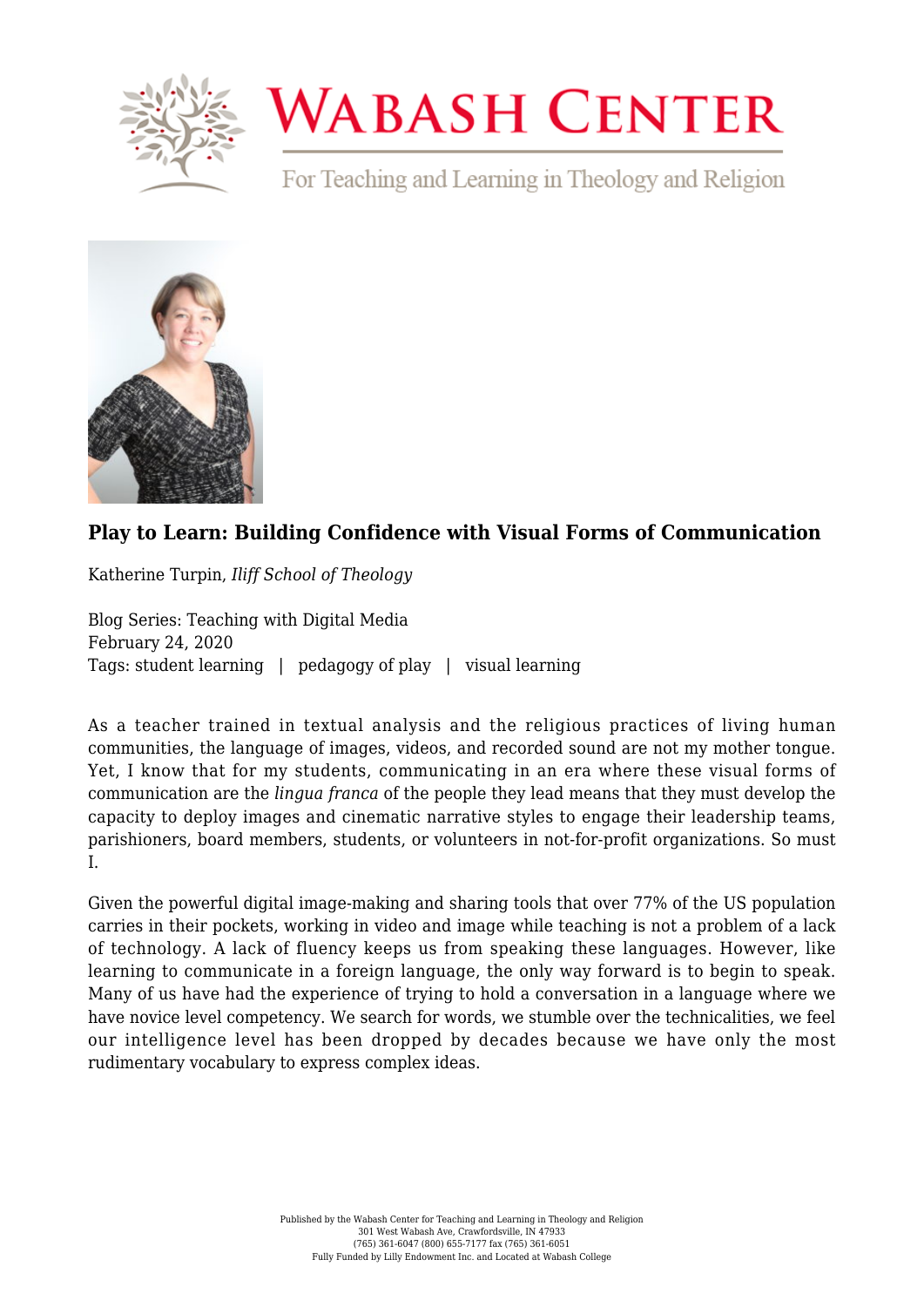Learning to work in the visual languages of digital media is no different. We may have fabulous pedagogical visions for what is possible, but our capacity to capture those ideas and craft them to our satisfaction feels elementary and gawky. We have all been trained by our daily exposure to visual culture to recognize good visual communication when we see it. As veteran radio producer [Ira Glass once noted](https://www.brainpickings.org/2014/01/29/ira-glass-success-daniel-sax/), when we start a new form of creative work, our taste often outdistances our ability and causes us to become discouraged in what we produce. And as professors, we often do not want to appear a beginner, especially in something we are trying to teach our students. Rather than continuing to practice that new creative form, many of us, cowed by the challenge, stick with what we do best. We work primarily in text and demand that our students do so as well, whether or not this is to their detriment in the performance of their leadership when they leave our programs.

After my first miserable quarter of teaching youth ministries online a decade ago, I realized that I was going to have to learn to play online if I was going to be able to teach online. The easy student interactions, the joy of conversation and dialogue, the embodied relationality of the physical classroom was gone, and I was either going to have to quit teaching or figure out how to do some of those things in a virtual environment. That is what drove me to join Facebook, and I began to reconnect with family members and friends far distant in time and space, practicing the skills I needed to teach online. I re-discovered how to be playful, to delight in connection with other human beings, to share things that were important to me in online settings. Practicing those skills in an environment where I was not the expert allowed me to develop them and deploy them in my teaching work.

Likewise, I think faculty benefit from opportunities to play with new forms of visual communication outside of the classrooms in order to learn how to work with those languages. This could take many forms. My own faculty at Iliff brought in a photographer for a playful session during faculty retreat where we learned how to compose images and edit them with Snapseed. We wandered the retreat center, snapping photos and editing them digitally on our phones, then enjoyed a slide show at the end where we explored the resulting images.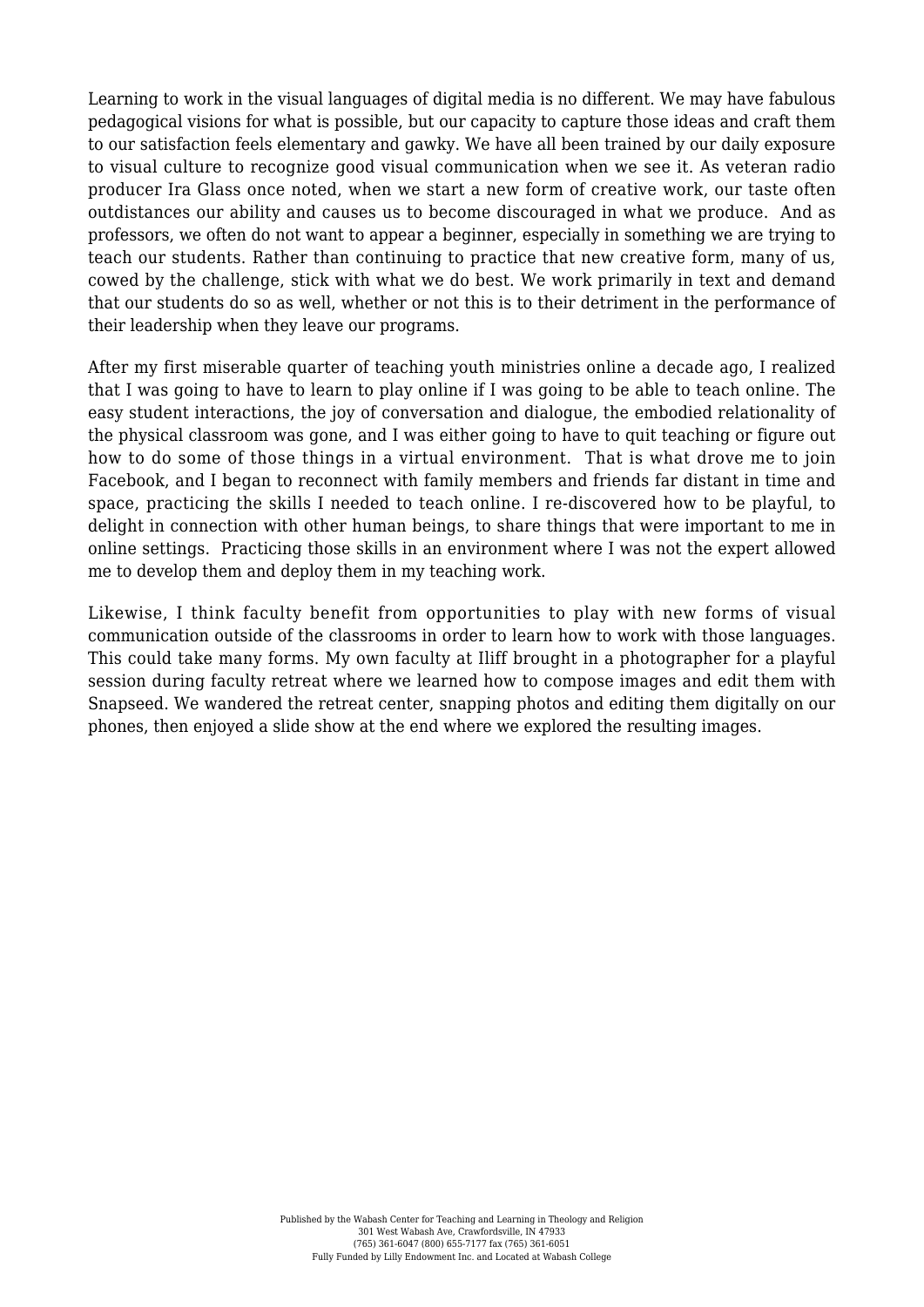

During the "Teaching with Digital Media" Workshop at the Wabash Center last summer, we sent faculty with disparate teaching contexts and fields of expertise off for an afternoon to create a "Teach Something in a Minute" video (a classroom exercise that Elizabeth Drescher had previously developed with her students at Santa Clara University). Participants decided on their topic, storyboarded videos, shot them around campus, edited them in free available software, and screened them that evening. We set minimal criteria (videos had to be one minute long; had to include titles, moving and still images; needed a soundtrack; all members of the three person team had to be involved in creating it), but otherwise allowed them to do what they could in the time allotted. We also invited the participants in the Wabash Programming Leadership Event into a similar activity to create short videos communicating the significance of various Wabash Center programs last October.

The trajectory of these experiences for participants has been the same. Disbelief at the enormity of the task without adequate instruction in the technologies and techniques. Frustration at their lack of prior experience in filmmaking. Emerging eagerness to give it a try as they work together. Laughter and camaraderie as they shoot the material. Frustration with learning editing techniques as they try to pull together the piece in limited time. Moderate satisfaction with a finished project. Pride in their team's efforts and emerging confidence to try again another time. No faculty inservice on the importance of digital media or demonstration of someone else's use of digital media in teaching would serve as well as playfully engaging in the task of speaking the new language together and using it to teach one another.

https://www.wabashcenter.wabash.edu/2020/02/play-to-learn-building-confidence-with-visual-f